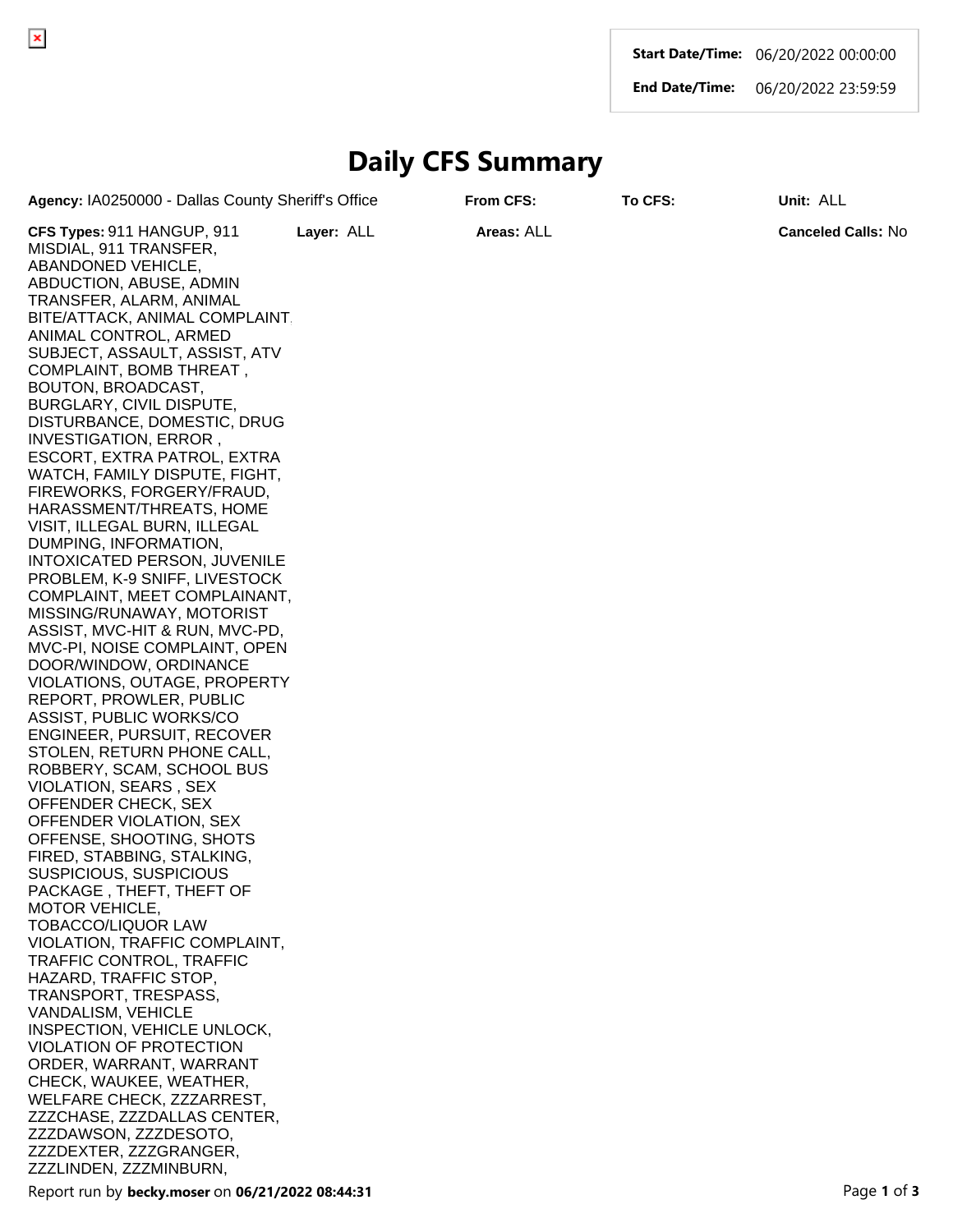## **Daily CFS Summary**

ZZZMVC, ZZZPERRY, ZZZREDFIELD, ZZZVAN METER, ZZZWOODWARD

 $\pmb{\times}$ 

| Log<br>Date/Time       | CFS# | <b>CFS Type</b>                   | Location                            | <b>Primary Unit</b> |
|------------------------|------|-----------------------------------|-------------------------------------|---------------------|
| 06/20/2022<br>00:01:57 | 781  | MISSING/RUNAWAY                   | 35079 DEL RIO RD, DEXTER            | 22                  |
| 06/20/2022<br>01:11:55 | 785  | <b>SUSPICIOUS</b>                 | 35000 DEL RIO RD, DEXTER            | 22                  |
| 06/20/2022<br>01:22:44 | 786  | <b>ASSIST</b>                     | <b>I80MM 97 WB</b>                  | <b>XF</b>           |
| 06/20/2022<br>01:51:34 | 787  | <b>MEET</b><br><b>COMPLAINANT</b> | 28985 THIN BLUE LINE LN, ADEL       | 22                  |
| 06/20/2022<br>03:04:33 | 791  | <b>ALARM</b>                      | 1802 SYCAMORE ST, GRANGER           | 27                  |
| 06/20/2022<br>05:41:02 | 794  | <b>MOTORIST ASSIST</b>            | 141 DIAGONAL \ T AVE, WOODWARD      | 27                  |
| 06/20/2022<br>05:47:41 | 795  | <b>WARRANT CHECK</b>              | 195 GRAY AVE, WAUKEE                | 22                  |
| 06/20/2022<br>05:50:10 | 796  | ALARM                             | 18863 JEWELL DR, EARLHAM            | 22                  |
| 06/20/2022<br>07:35:28 | 798  | <b>ASSIST</b>                     | 502 E RAILROAD AVE, DAWSON          | 19                  |
| 06/20/2022<br>08:11:41 | 801  | <b>THEFT</b>                      | 25775 W AVE, WAUKEE                 | 26                  |
| 06/20/2022<br>08:31:20 | 808  | <b>MOTORIST ASSIST</b>            | 26901 US HWY 6, ADEL                | 11                  |
| 06/20/2022<br>10:16:08 | 820  | <b>THEFT</b>                      | 26259 US HIGHWAY 6, ADEL            | 19                  |
| 06/20/2022<br>12:00:05 | 828  | MVC-PI                            | 41.546726004~-93.958098             | DF                  |
| 06/20/2022<br>12:26:07 | 832  | MVC-PI                            | 41.546726004~-93.958098             | 18                  |
| 06/20/2022<br>13:26:33 | 837  | <b>WARRANT</b>                    | 905 MAIN ST, ADEL                   | 180                 |
| 06/20/2022<br>14:09:21 | 840  | <b>MVC-HIT &amp; RUN</b>          | 13500 I CT, PERRY                   | 6                   |
| 06/20/2022<br>16:24:56 | 847  | TRAFFIC<br><b>COMPLAINT</b>       | 240TH ST \F AVE, REDFIELD           | 34                  |
| 06/20/2022<br>16:45:12 | 850  | <b>ASSIST</b>                     | 1200 18TH ST, PERRY                 | 24                  |
| 06/20/2022<br>18:11:02 | 857  | <b>TRAFFIC STOP</b>               | NANTUCKET RD \ N AVE, ADEL          | 6                   |
| 06/20/2022<br>18:44:47 | 861  | <b>TRAFFIC HAZARD</b>             | 41.517508004~-94.124185999, EARLHAM | 36                  |
| 06/20/2022<br>21:12:59 | 865  | <b>TRAFFIC STOP</b>               | N AVE \ FAIRGROUND RD, ADEL         | 34                  |